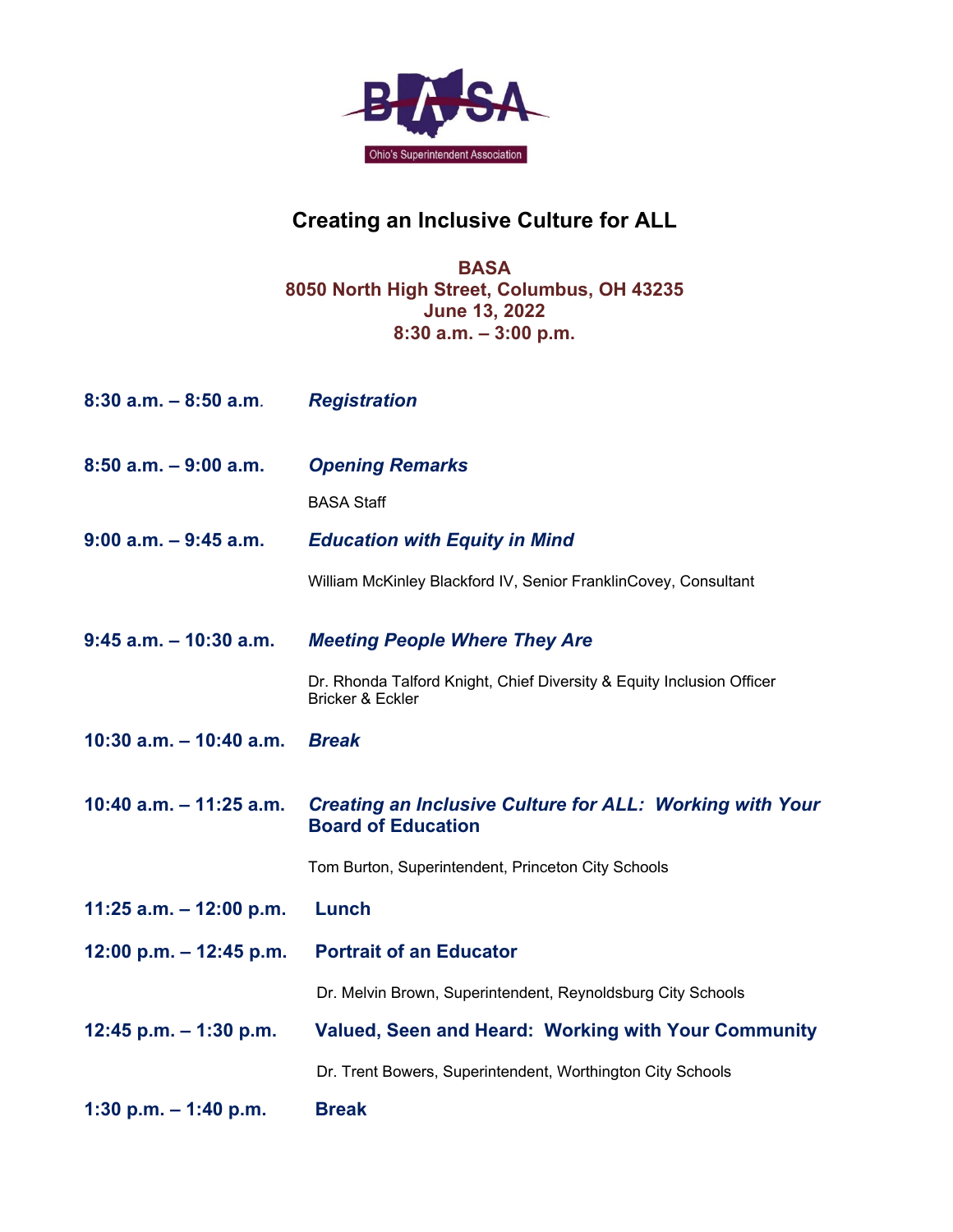# **1:40 p.m. – 2:25 p.m. Culture Shook** Dan Leffingwell, Superintendent, Noble Local Schools **2:25 p.m. – 2:55 p.m. Communicating Your Purpose and Work** Tom Speaks, Principal, The Impact Group Phil Herman, Former Superintendent, Hudson City Schools, Principal, The Impact Group Lori Sandel, Vice President of Strategic Services, The Impact Group **2:55 p.m. – 3:00 p.m. Closing and Evaluation**  BASA Staff